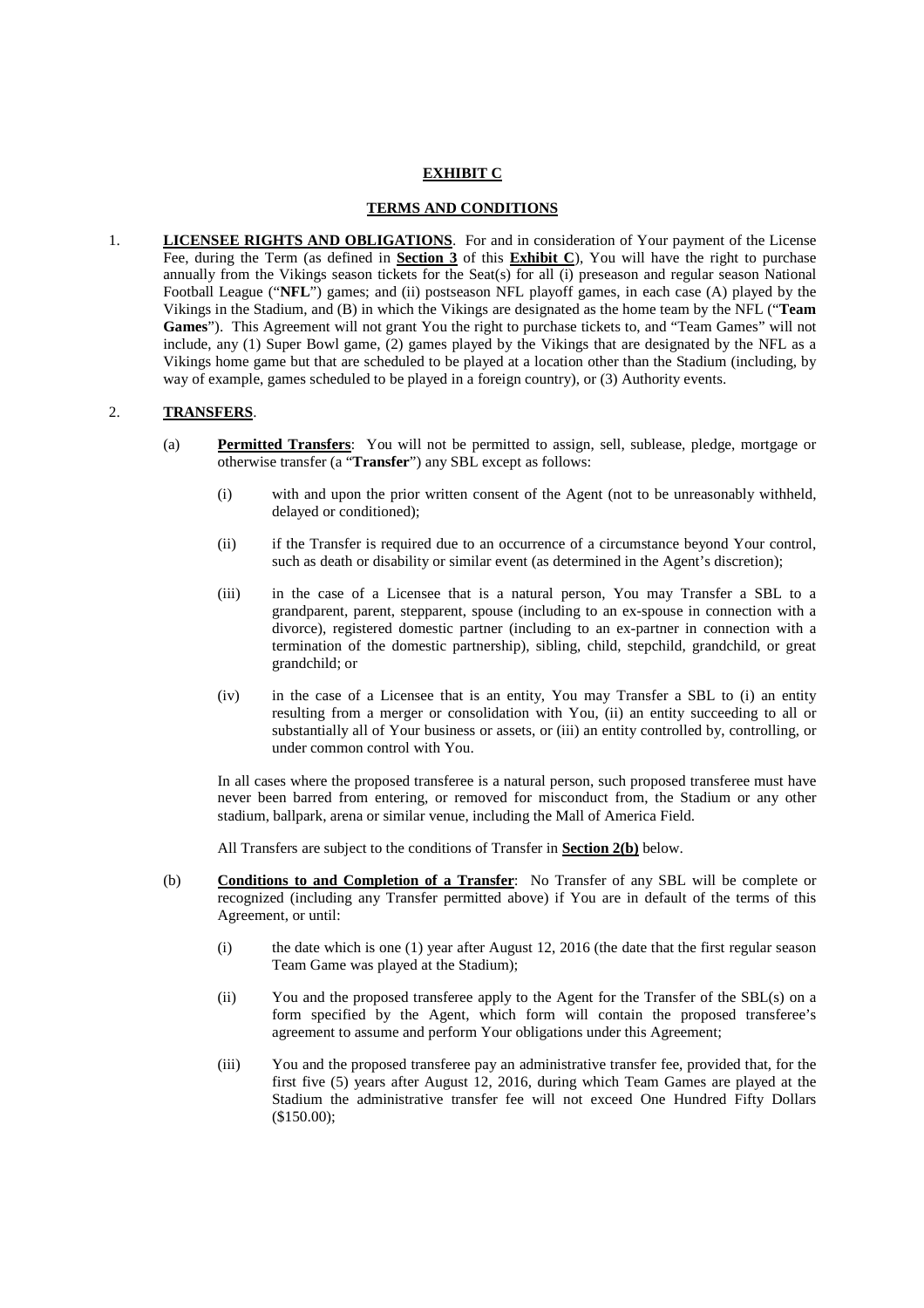- (iv) You have performed all obligations (including, but not limited to, accrued payment obligations if you have financed any part of your SBL payment obligation) under the SBL(s), unless the Agent agrees to permit Your assignment of all such obligations to the proposed transferee; otherwise all payment obligations under the SBL shall be due upon such Transfer; and
- (v) the Agent records the Transfer in the records maintained for those purposes.
- 3. **TERM**. Each SBL and this Agreement will, subject to earlier termination as provided for in this Agreement, remain in effect for so long as the Stadium is used for Team Games; provided that, if at some time following the thirtieth (30th) anniversary of August 12, 2016, the Stadium undergoes a renovation, restoration, or rebuilding that costs in excess of Five Hundred Million Dollars (\$500,000,000.00), then the SBL and this Agreement may be terminated, at the discretion of the Authority, on the date of commencement of such renovation or rebuilding (the "**Term**").
- 4. **RIGHTS RESERVED BY THE AUTHORITY**. The Vikings and the Agent expressly reserve the following rights on behalf of the Authority:
	- (a) **Exercise of Rights**: The right to exercise all rights at law or in equity, or as granted under this Agreement, including those rights in connection with Your default of this Agreement, which rights expressly include the termination of this Agreement and the SBL(s).
	- (b) **Credit Checks**: The right to investigate Your creditworthiness in connection with the SBL(s) and this Agreement. You expressly authorize the Authority, the Vikings, the Agent, and any contractors, agents, sub-agents, designees, successors and assigns to access Your credit reports at any time during the period commencing on the Agreement Date and ending on the date that no amount of the License Fee (including applicable finance charges, if any) remains outstanding.
	- (c) **Stadium Alterations**: The right to improve, alter, restore, expand, or enlarge the Stadium, any amenity area, any seating area or any other portion of the Stadium, as determined in the Authority's sole discretion, and, in connection with any such action, the right to modify the assignment of specific seats to SBLs if the Authority relocates or reconfigures the Stadium seating or any amenity area(s).
	- (d) **Transfer of the Stadium**: The right to assign, pledge as collateral, encumber, transfer, sell, or lease all or any part of the Authority's right, title, or interest in and to the Stadium and its appurtenant facilities.
	- (e) **Transfer of this Agreement**: The right to assign, pledge as collateral, mortgage, encumber, transfer, or sell all or any part of Your rights and obligations or of the Authority's rights and obligations under this Agreement to one or more third parties.
- 5. **USE OF STADIUM AND SEAT(S).** You will have access to the Stadium and, if applicable, the Seat(s), only upon presentation of a ticket(s) for admission to a Team Game. You and all persons that You permit (whether by express permission, acquiescence, or otherwise) to use tickets to any Team Game which You have the right to purchase under this Agreement ("**Licensee Guests**") will be bound by the terms and conditions upon which tickets for admission to the Stadium have been issued, including but not limited to any policy adopted with respect to the cancellation, re-scheduling, or postponement of Team Games. In addition, You and the Licensee Guests will be required to at all times maintain proper decorum while using the Seat(s) and while in and about the Stadium, and to abide by all applicable governmental regulations, laws, ordinances and rules and by the policies, rules, and regulations that may be adopted from time to time by either or both of the Authority and the Vikings, and their respective representatives, agents, tenants, subtenants, employees, corporate affiliates and contractors pertaining to the Stadium. Without limiting the foregoing, You specifically agree that neither You nor the Licensee Guests will:
	- (i) bring into the Stadium any alcoholic or intoxicating beverage, any illegal drug, or, except as prescribed to the treated person by a physician, any controlled substance;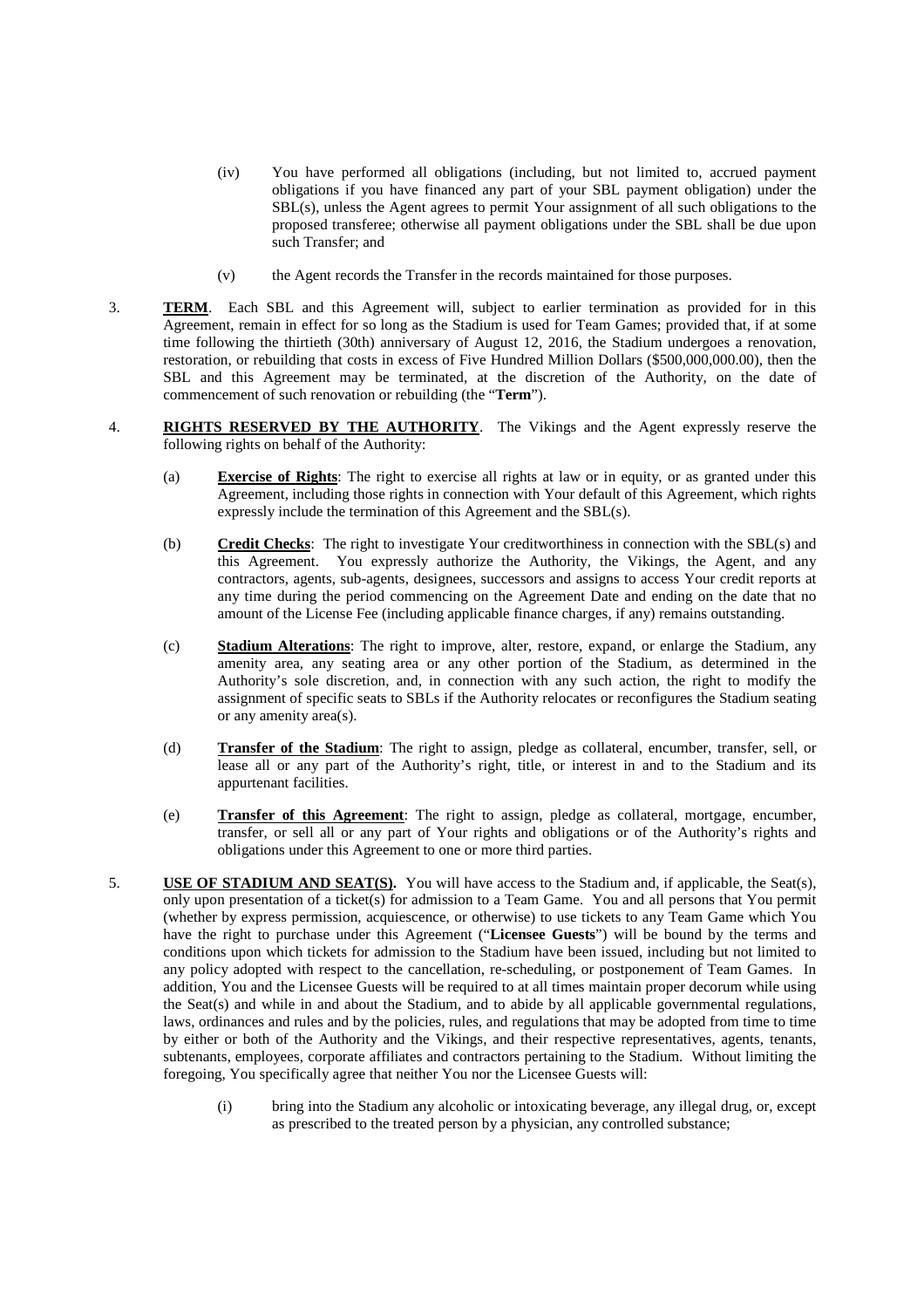- (ii) permit the Seat(s) or any seat or area of the Stadium to be used for any illegal, improper, immoral, or objectionable purpose, or unduly disturb, obstruct, or interfere with the rights of any Team Game attendee or ticket holder;
- (iii) film or record for transmission, or transmit from the Seat(s) or the Stadium all or any portion of any Team Game, or any description of any Team Game, by any means (including, but not limited to, radio, television, or internet broadcasting, whether distributed live or by means of film, tape, digital, streaming, or other technology); or
- (iv) tolerate or permit the use of the Seat(s) in violation of this Agreement, or create any nuisance or take any action that either diminishes hazard insurance coverage for the Stadium or increases the premium payable for that insurance.
- 6. **FAILURE TO PURCHASE SEASON TICKETS TO TEAM GAMES**. If You do not purchase season tickets to Team Games for the Seat(s) by the payment deadline specified each year by the Vikings, Your right to purchase season tickets to Team Games for the Seat(s) will terminate and Your SBL will terminate. Thereafter, the Vikings or the Agent, on behalf of the Authority, will have the right to sell a new SBL(s) for the Seat(s) (with the right to purchase season tickets to Team Games) to any other person or entity.
- 7. **DEFAULT**. If You fail to pay when due any License Fee or portion of the License Fee, or any finance charge thereon, or otherwise default in the performance of any of Your duties and obligations under this Agreement, then the Agent may, at its option, after providing You written notice and a ten (10) day opportunity to cure (if such default is curable) elect to exercise either or both of the following:
	- (i) withhold distribution of tickets to You, authorize the Vikings to withhold distribution of tickets to You, or otherwise deny You access to the Stadium for Team Games until the default is cured (if such default is curable); or
	- (ii) terminate all of Your rights under this Agreement.

Failure to maintain proper decorum and to abide by the policies, rules, and regulations that the NFL, the Authority or the Vikings (or an affiliate of the Vikings) adopt from time to time are non-curable defaults.

*You acknowledge and agree that upon Your default under this Agreement and the termination of the SBL(s) by the Agent, no amount(s) that You have paid under this Agreement will be refundable or payable to You. If tickets are withheld from You due to Your default, the Vikings may release, reissue, sell, give, use for its own use, or otherwise transfer the tickets for the Team Games on terms and conditions established by the Vikings in its sole discretion, without any compensation to You. After termination of Your SBL(s), the Vikings or the Agent, on behalf of the Authority, will thereafter, at any time, have the right to sell one or more new SBL(s) for the Seat(s) to any other person or entity with no further obligation or liability to You whatsoever.* 

The foregoing remedies are not to the exclusion of any other right or remedy of the Agent or the Authority set forth in this Agreement or otherwise available at law or in equity.

### 8. **DAMAGES, DESTRUCTION, STRIKES**.

- (a) **Damage of the Stadium**: In the event of any damage to or destruction of the Stadium due to an act of God, natural disaster, contamination, act of terrorism or other event of force majeure, as between You and the Authority, the Authority will have no obligation to repair such damage or rebuild the Stadium. If the Stadium is not repaired or rebuilt, and/or the Stadium is no longer used for Team Games, this Agreement will terminate as of the date of such damage or destruction, no portion of the License Fee or any interest paid by You will be returned to You, and neither the Authority nor the Agent will have any further liability under this Agreement.
- (b) **Damage of the Seat(s)**: In the event of any damage to or destruction of the Seat(s) due to an act of God, natural disaster, contamination, act of terrorism or other force majeure that renders the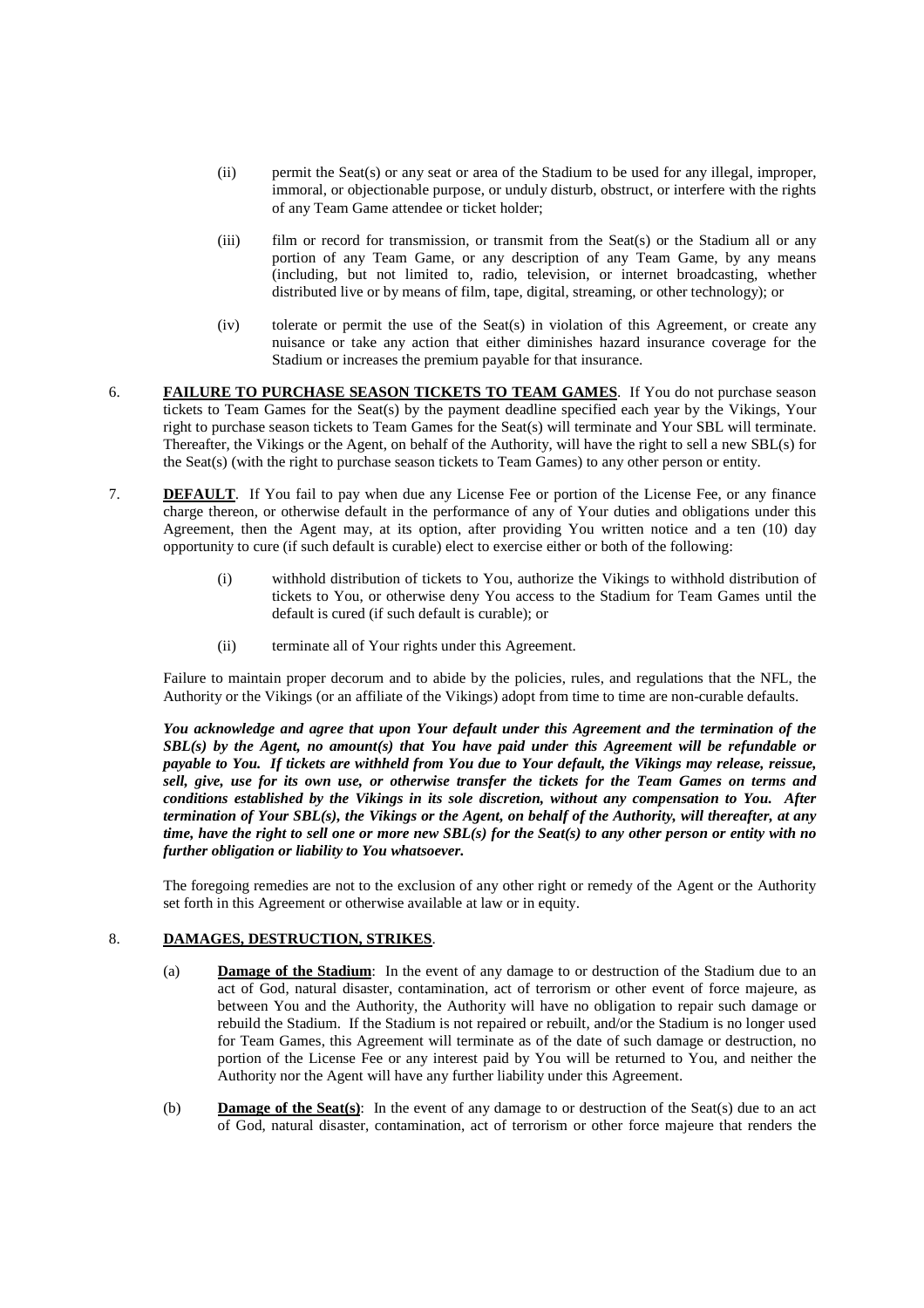Seat(s) unusable, and for which the Authority is unable to repair or replace the Seat(s) in a reasonable period of time, the Agent will endeavor to provide You a Comparable Seat(s) until the Seat(s) is repaired or replaced. If no Comparable Seat(s) exists, You will be offered a seat that is as nearly comparable as is reasonably possible in the circumstances (and, if you accept that seat, the change may result in an adjustment of your License Fee (refund or additional payment) depending on the seating location). If the Agent or the Authority notifies You that there is no Comparable Seat(s), or that the Seat(s) cannot be repaired or replaced, then Your right to purchase season tickets to Team Games for the Seat(s) will terminate as of the date of such damage or destruction. So long as the Stadium is thereafter used for Team Games, You will retain priority to purchase tickets for Team Games at the Stadium for the remainder of the Term. A "**Comparable Seat**" is a seat that is comparable to, in terms of field vantage point and access to amenities, the Seat that was assigned to the SBL prior to the relocation or reconfiguration, all as determined by the Agent in its sole discretion and without regard to the original License Fee amount.

(c) **Cancellation or Postponement of Team Games**: The Authority and the Agent will have no responsibility or liability to You on account of any cancellation or postponement or other failure or deficiency in the conduct of any Team Game, including but not limited to any cancellation on account of any strike or other labor disturbance or any condition in or around the Stadium. Neither the Authority or the Agent will have any liability on account thereof. Only the Vikings will have responsibility with respect to such cancellation, postponement, or other failure or deficiency in the conduct of any Team Game, and only to the extent expressly set forth on the tickets issued to You.

# 9. **ASSUMPTION OF RISK; INDEMNIFICATION; ACKNOWLEDGMENT**

- (a) **Assumption of Risk**. You assume all risk for any loss, damage, or injury to any person or to any of Your property or the Licensee Guests in or around the Stadium (including without limitation the Plaza, parking lots, and other areas designated as part of the Stadium site) arising out of, during, or related to Your or their attendance at any Team Game at the Stadium resulting from any cause whatsoever, including, but not limited to, theft and vandalism, incidents involving other patrons, the consumption of alcoholic beverages by other patrons, injury from thrown or dropped objects, and spills of food or beverages, regardless of whether the personal injury or property damage was caused by or results from, in whole or in part, the negligence or other fault of the Authority, the Agent, the Vikings, or any event organizers, or their respective officers, owners, directors, employees or agents.
- (b) **INDEMNIFICATION. YOU AGREE TO RELEASE, DEFEND, INDEMNIFY, AND HOLD HARMLESS THE AUTHORITY, THE AGENT, THE VIKINGS, OR ANY EVENT ORGANIZERS, AND THEIR RESPECTIVE OFFICERS, OWNERS, DIRECTORS, EMPLOYEES, AND AGENTS (COLLECTIVELY, THE "INDEMNITEES") FROM AND AGAINST ANY LIABILITY, LOSSES, CLAIMS, DEMANDS, COSTS, AND EXPENSES, INCLUDING ATTORNEYS' FEES AND LITIGATION EXPENSES, ARISING OUT OF OR RELATED TO (I) ANY VIOLATION BY YOU OR ANY OF THE LICENSEE GUESTS OF THIS AGREEMENT OR OF ANY APPLICABLE LAWS, RULES, REGULATIONS OR ORDERS, (II) THE USE OF ALCOHOL IN OR AROUND THE STADIUM (INCLUDING SKYWAY AND THE PARKING LOTS AND RAMPS) BY YOU OR THE LICENSEE GUESTS, (III) THE CONDUCT OR BEHAVIOR OF YOU OR THE LICENSEE GUESTS, AND/OR THE USE OF THE SEAT(S) OR THE STADIUM (INCLUDING SKYWAY AND THE PARKING LOTS AND RAMPS) BY YOU OR THE LICENSEE GUESTS, AND (IV) ANY PERSONAL INJURY OR PROPERTY DAMAGE OCCURRING IN OR AROUND THE STADIUM (INCLUDING SKYWAY AND THE PARKING LOTS AND RAMPS) IN CONNECTION WITH YOUR OR THE LICENSEE GUESTS' USE OF THE STADIUM (INCLUDING SKYWAY AND THE PARKING LOTS AND RAMPS) OR OCCUPANCY OF THE SEAT(S), REGARDLESS OF WHETHER THE PERSONAL INJURY OR PROPERTY DAMAGE WAS CAUSED BY OR RESULTS FROM, IN WHOLE OR IN PART, THE NEGLIGENCE OR OTHER FAULT OF ANY**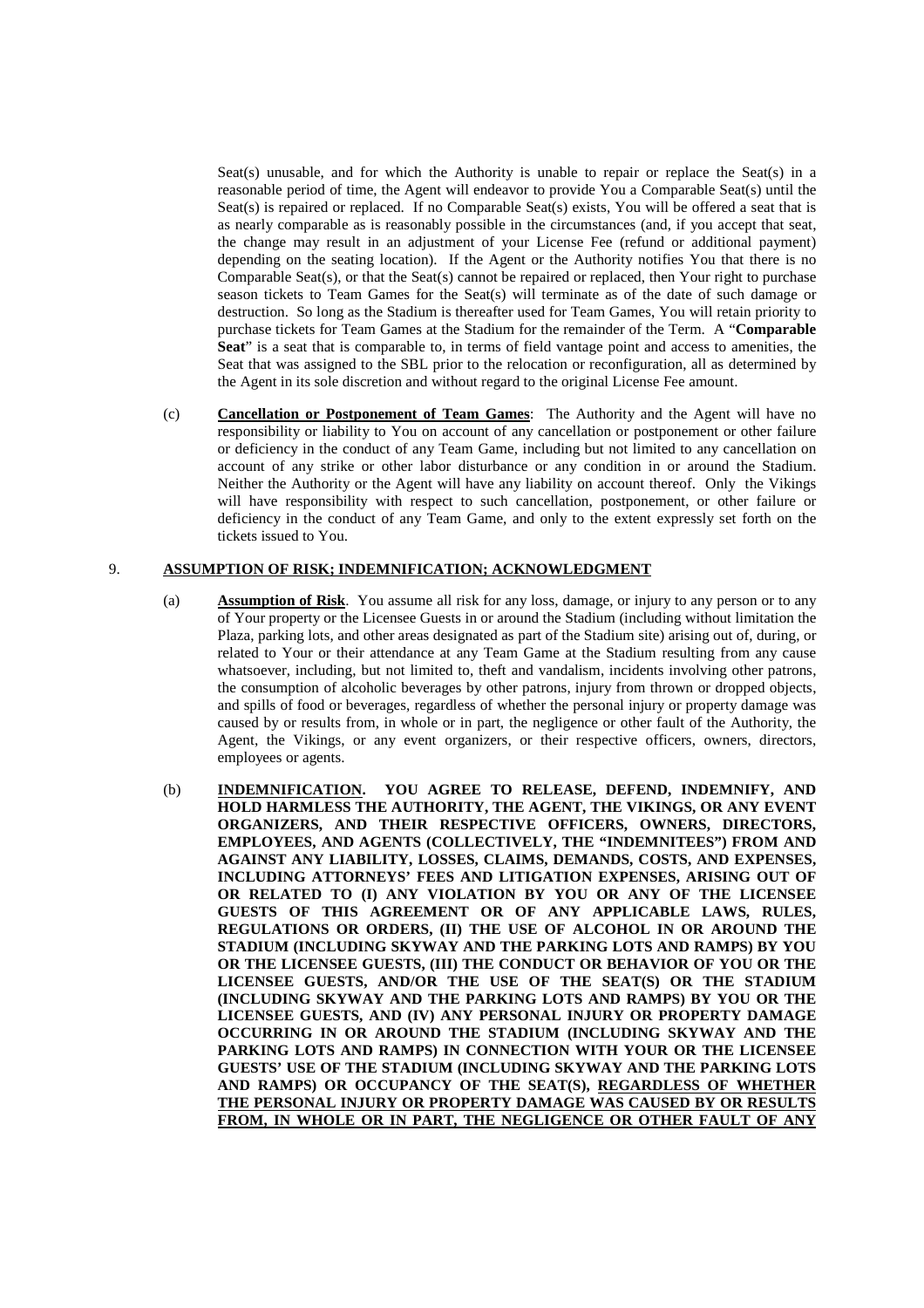**INDEMNITEE, WHETHER SOLE, JOINT, ACTIVE OR PASSIVE, EXCEPTING FROM THIS INDEMNITY ONLY THOSE DAMAGES, COSTS OR EXPENSES ATTRIBUTABLE (AND ONLY TO THE EXTENT ATTRIBUTABLE) TO THE GROSS NEGLIGENCE OR WILLFUL MISCONDUCT OF AN INDEMNITEE AND ONLY WITH RESPECT TO SUCH INDEMNITEE.**

- (c) **Acknowledgement**. You acknowledge that, although not all of the Indemnitees are a party to this Agreement, each Indemnitee that is not a party to this Agreement is an express third-party beneficiary of this **Section 9** of this **Exhibit C** and will directly or indirectly receive the benefit of, and may enforce as if a party to this Agreement, the provisions of this **Section 9** of this **Exhibit C**.
- 10. **TERMINATION DAMAGE, DESTRUCTION, RENOVATION, ETC. TO OR OF THE STADIUM**. The Authority reserves the right, in the case of construction or design necessity, any federal, state or local law, ordinance or regulation, NFL regulation or directive, damage or destruction (whether whole or partial), renovation, reconstruction or obsolescence, to alter or change the design or configuration of the Stadium, including any change in the location of each of the Seat(s), which changes may affect the location or existence of the Seat(s) associated with the SBL(s). You acknowledge and agree that, in the event of any change or alteration of seat locations within the Stadium, the Agent may, in its discretion, provide You with a Comparable Seat(s). You will not be entitled to a refund of the License Fee or any interest paid by You if there is any change or alteration of Seat locations within the Stadium.
- 11. **YOUR ACKNOWLEDGEMENTS, REPRESENTATIONS AND WARRANTIES**. You hereby acknowledge, represent, warrant and agree as follows:
	- (i) You have read and understand the terms of this Agreement and all Exhibits to this Agreement, including this **Exhibit C**.
	- (ii) **YOU ARE NOT ACQUIRING THE SBL(S) AS AN INVESTMENT AND YOU HAVE NO EXPECTATION OF PROFIT AS A LICENSEE.**
	- (iii) You are acquiring the SBL(s) solely for the right to purchase tickets to Team Games at the Stadium.
	- (iv) You are acquiring the SBL(s) for Your own use and not with a view to the distribution, transfer or resale of the SBL(s) to others.
	- (v) The rights licensed under this Agreement are rights of personal privilege and do not under any circumstances confer upon You any interest or estate in real property or any leasehold or possessory interest in the Seat(s) or the Stadium.
	- (vi) You do not have, by virtue of purchasing the SBL(s), any equity or other ownership in the Authority, the Vikings, the Agent, any other person or entity described in this Agreement, the Stadium, or any of its facilities, nor do You have any rights to dividends or distributions from the aforementioned parties, nor do You have any voting rights of any kind as a result of being a SBL holder.
	- (vii) You acknowledge that the transfer of the SBL(s) is restricted and that the SBL(s) is subject to termination under certain conditions, including those described in this Agreement.
	- (viii) You have full authority and capacity to enter into and sign this Agreement and to carry out its terms and conditions, and, when signed by You, this Agreement will be a binding obligation of You, enforceable against You in accordance with its terms.
	- (ix) Licensee acknowledges that all or a portion of the License Fee(s) will be expended by the Authority, and will not be used for any investment purpose whatsoever (except temporary investment of proceeds pending expenditure by the Authority).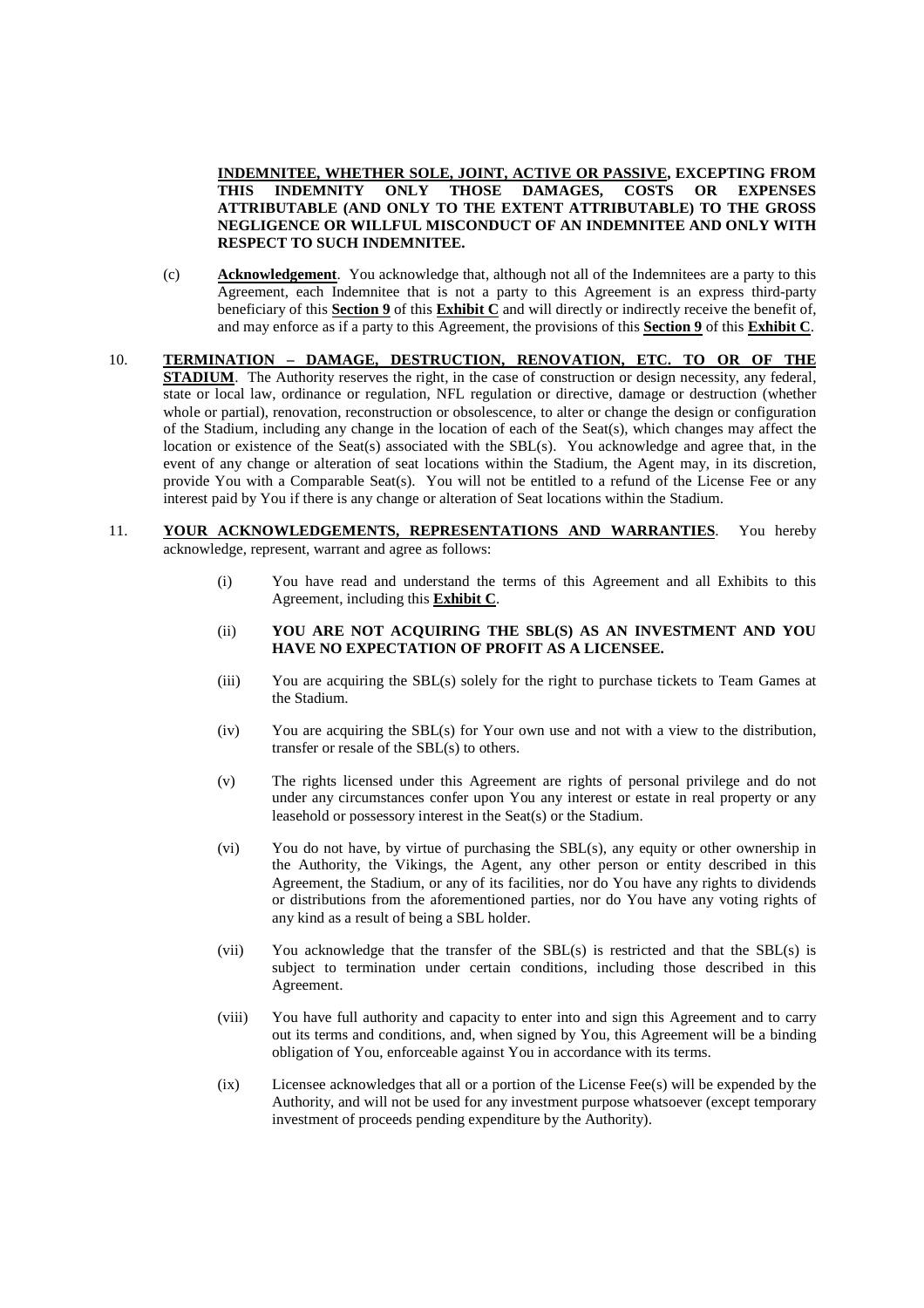- (x) Licensee acknowledges that none of the Authority, the Vikings, the Agent, or any other person or entity has made any representations, warranties, or covenants other than as set forth in this Agreement, and no such representations, warranties, or covenants shall be implied.
- (xi) Licensee acknowledges that Team Games or other events are not held in the Stadium for any reason, none of the Authority, the Agent, or any other person or entity, including the Vikings, shall have any liability whatsoever, other than the Authority's obligation to refund to Licensee any portion of the License Fee(s) that has been previously paid by Licensee. Licensee acknowledges that it shall be estopped from asserting any such additional liability.
- (xii) Licensee acknowledges that this Agreement is subject to disclosure as a public record.

## 12. **MISCELLANEOUS**

- (a) **Notices**. All notices, demands and other communications between the parties required or appropriate under this Agreement must be in writing and will be deemed given to: (i) You, if mailed, postage prepaid, to the address You set forth on the first page of this Agreement, or to another address as You may designate to the Agent from time to time, as provided in this **Section 12(a)** of this **Exhibit C**, or if sent by electronic mail in the event You have consented to such method of delivery, and (ii) the Agent (for and on behalf of the Authority), if mailed, by certified or registered mail, postage prepaid, return receipt requested to the address set forth, or to another address as may be designated by the Agent to You, from time to time, in writing. The initial mailing address of the Agent is as follows: **Minnesota Vikings Football, LLC, 9520 Viking Drive, Eden Prairie, Minnesota 55344**, Attention: **Karin Nelsen**, with copies to: **Steven Poppen and Stephen LaCroix** at the same address.
- (b) **Release Upon Assignment**. You acknowledge and agree that upon any assignment of this Agreement by the Authority (other than for the benefit of a secured party solely in connection with a financing and prior to any foreclosure upon the assignee/secured party's interest herein as a result of an uncured default of the Authority thereunder), the Authority will be automatically and fully released from, and the Authority's assignee will be responsible for, all obligations and liabilities of the Authority under this Agreement.
- (c) **Governing Law**. This Agreement will be governed by the internal laws of the state of Minnesota without regard to applicable conflicts of laws provisions and the principles of comity. Any and all disputes under this Agreement shall be venued in the state or federal courts located in the state of Minnesota, County of Hennepin.
- (d) **Binding Effect**. This Agreement, and all the terms and provisions hereof, inure to the benefit of and are binding upon the parties to this Agreement and, subject to the provisions of **Section 2** of this **Exhibit C**, their, as applicable, respective heirs, executors, administrators, personal representatives, successors, and permitted assigns. No amendment or modification to this Agreement will be effective unless it is in writing and signed by both You and the Agent, on behalf of the Authority.
- (e) **Taxes**. You agree to pay all taxes associated with entering into this Agreement and with holding the SBL(s) and the underlying tickets (including, but not limited to, any admissions taxes), whether presently imposed or imposed in the future by any taxing authority.
- (f) **Counterparts and Electronic Delivery**. You and the Agent agree that each may rely upon an electronic copy of this Agreement executed by the other. In that regard, and in order to facilitate execution of this Agreement, this Agreement may be executed in one or more counterparts as may be convenient or required, and an executed copy of this Agreement delivered by facsimile or electronic mail transmittal or by other electronic communication will have the effect of an original, executed instrument. All counterparts of this Agreement will collectively constitute a